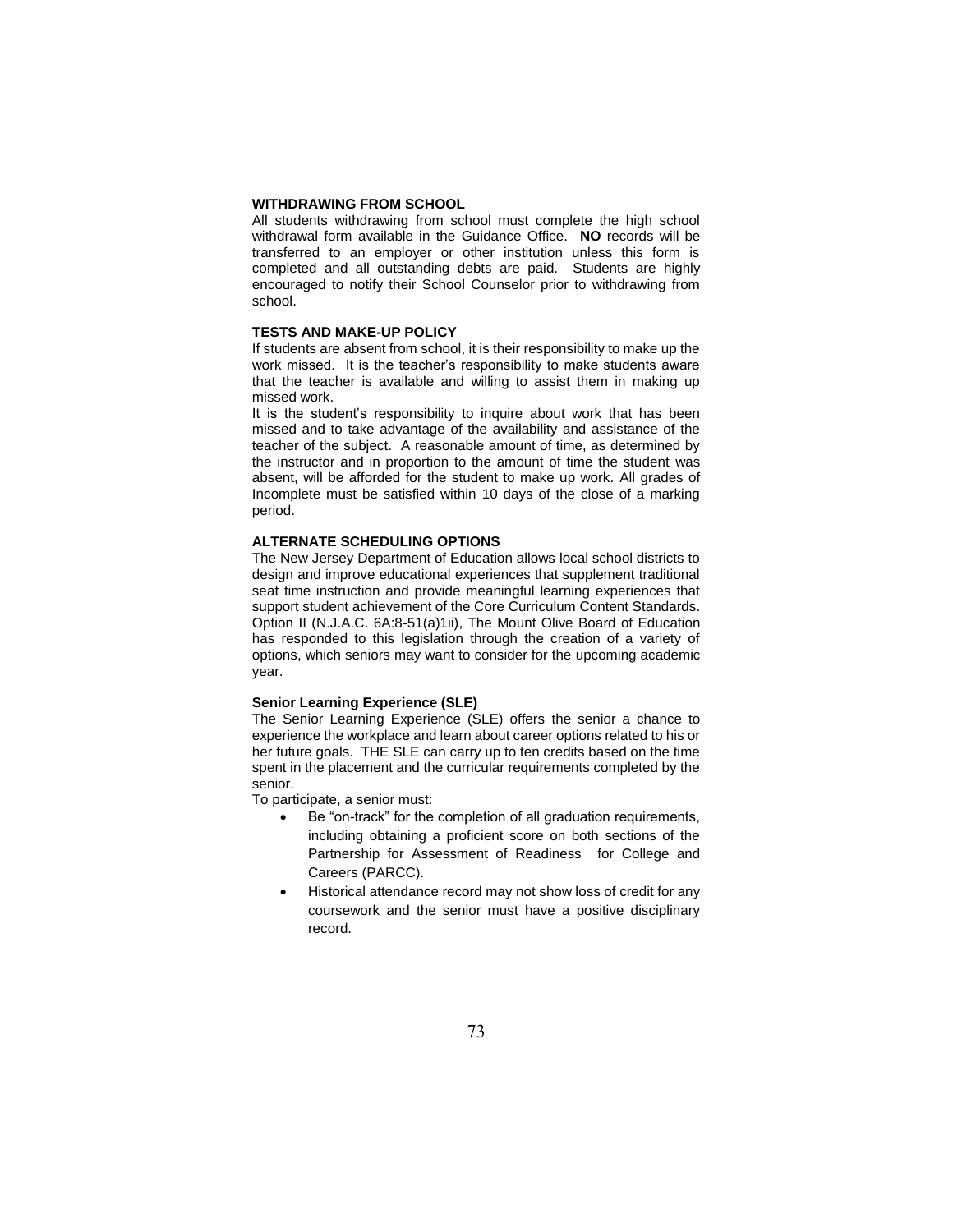- With the assistance of the Senior Learning Experience Coordinator, seniors are encouraged to network and find their own placements.
- Once a placement is identified, seniors, workplace mentors, parents and the school enter into a Senior Experience Agreement that outlines the requirements for the experience and the credits to be earned. Seniors also complete an independent study component and a portfolio of their experience.

## **Cooperative Education**

This 15-credit work-experience program enables students to gain skills and obtain instruction in a setting related to their vocational goals. Students develop workplace readiness skills and gain the required knowledge to become a safe and productive employee.

- Student entry into this program is dependent upon successful completion of coursework required through the junior year, however, students may enroll in Cooperative Education if they have not yet demonstrated proficiency on both sections of the PARCC.
- The applications of seniors with a history of loss of credit or disciplinary infractions will be considered on a case-by-case basis; it is the intent of this program to prepare students for the transition directly to the world of work and therefore every student is offered support toward a successful transition.
- With the assistance of the Senior Learning Experience Coordinator, seniors are encouraged to network and find their own placements. Once a placement is identified, seniors, employers, parents and the school enter into a Cooperative Education Agreement that outlines the requirements for the program and the activities to be completed.
- Seniors complete an independent study component, and maintain records of their income as well as an activity log.
- Seniors who elect this course must maintain the set of criteria outlined in the Agreement, and are expected to seek assistance from the SLE Coordinator in order to do so.
- Seniors are expected to remain employed in the same setting for the entire academic year. *Failure to abide by the agreement, or termination of employment, may result in a loss of credit for this course,* therefore, seniors are encouraged to select their workplace setting carefully and in accord with their ultimate career goals.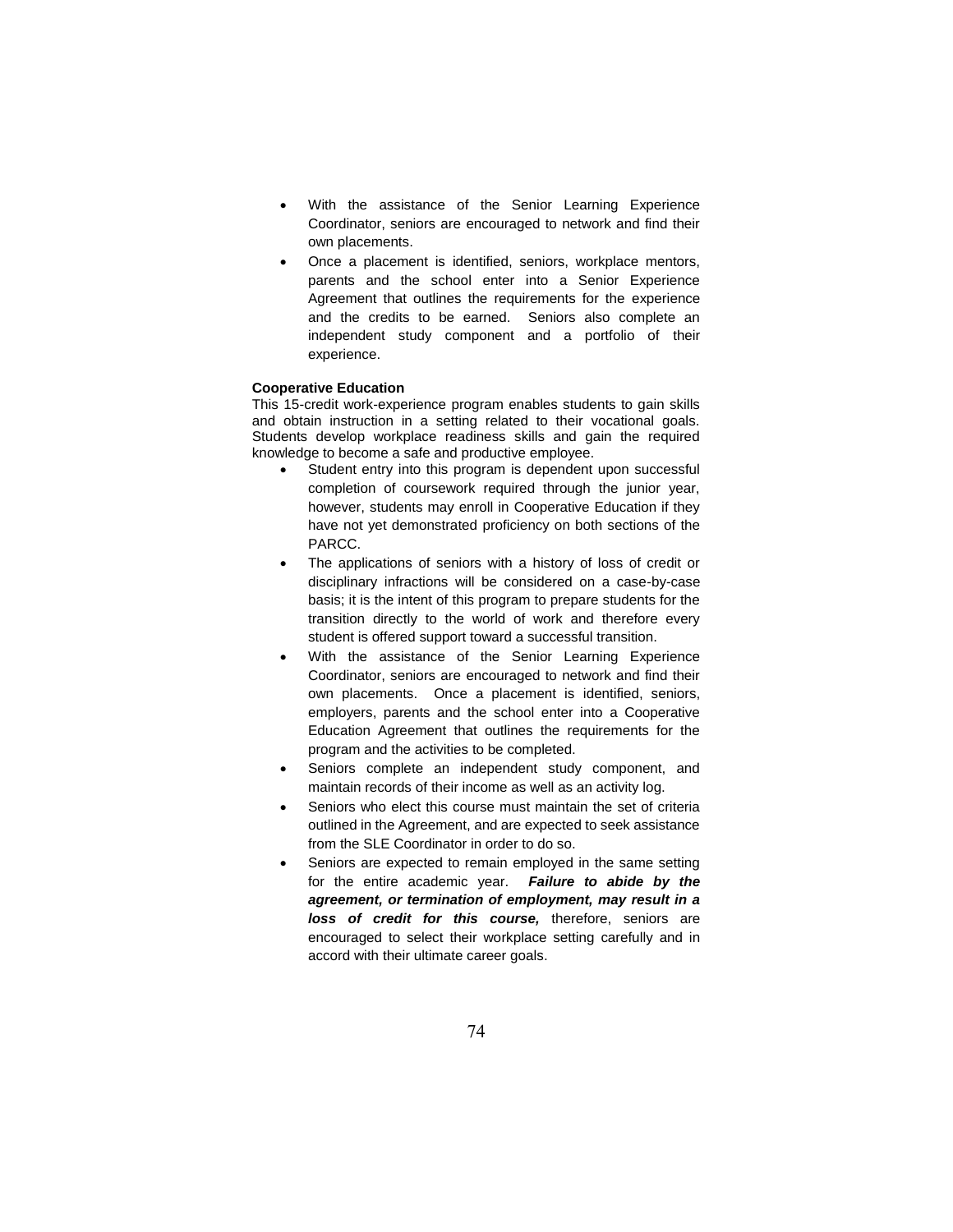## **Independent Study – POLICY UNDER REVIEW**

Seniors who have exhausted the course offerings in a given area of study may wish to enter into individual Independent Study agreements with certain instructors. Typically offered in the Fine or Practical Arts, Independent Study allows the senior to participate in an advanced level class with an individualized curriculum allowing for the expansion and development of advanced skills. Eligibility for Independent Study is established on a case-by-case basis through consultation with the student, instructor, counselor and administrative approval. Seniors approved for Independent Study must complete an Independent Study Agreement. This Agreement outlines the senior's Individual Advanced Proficiency Goals and their method of assessment by the instructor responsible for the Independent Study.

Students are not allowed to have a study hall and Independent Study without administrative approval. Please contact your school counselor for more information.

#### **County College of Morris Challenger Program**

This program affords high school students the opportunity to take college courses at County College of Morris each semester. Students must submit a completed Challenger Application and application fee to the CCM Admissions Office. In addition, all students must take the college's basic skills test (Accuplacer) or submit SAT scores of 540 in Critical Reading and 530 in Math in order to enroll. Tuition for the college courses is the responsibility of the student. Two options listed below are available for our students.

- Seniors may be enrolled in the high school for morning classes while taking college level classes in the afternoon or evening. Qualified seniors must have passed both sections of the HSPA and be on track for graduation. Two college courses (six college credits) must be taken each semester at County College of Morris. Permission to participate from the MOHS Guidance Office and CCM must be secured before the start of the school year.
- Students of any grade level who are enrolled in a full schedule of courses at Mount Olive High School may enroll in CCM courses. The courses may be taken during after school hours or during the summer provided they meet the County College of Morris's Challenger Program admission requirements.

#### **Distance Learning – POLICY UNDER REVIEW**

At times, students may wish to attempt coursework or obtain advanced standing in a given discipline through the completion of high school or college-level coursework offered at accredited institutions via virtual technology. In order to be approved for Distance Learning the following steps must be completed: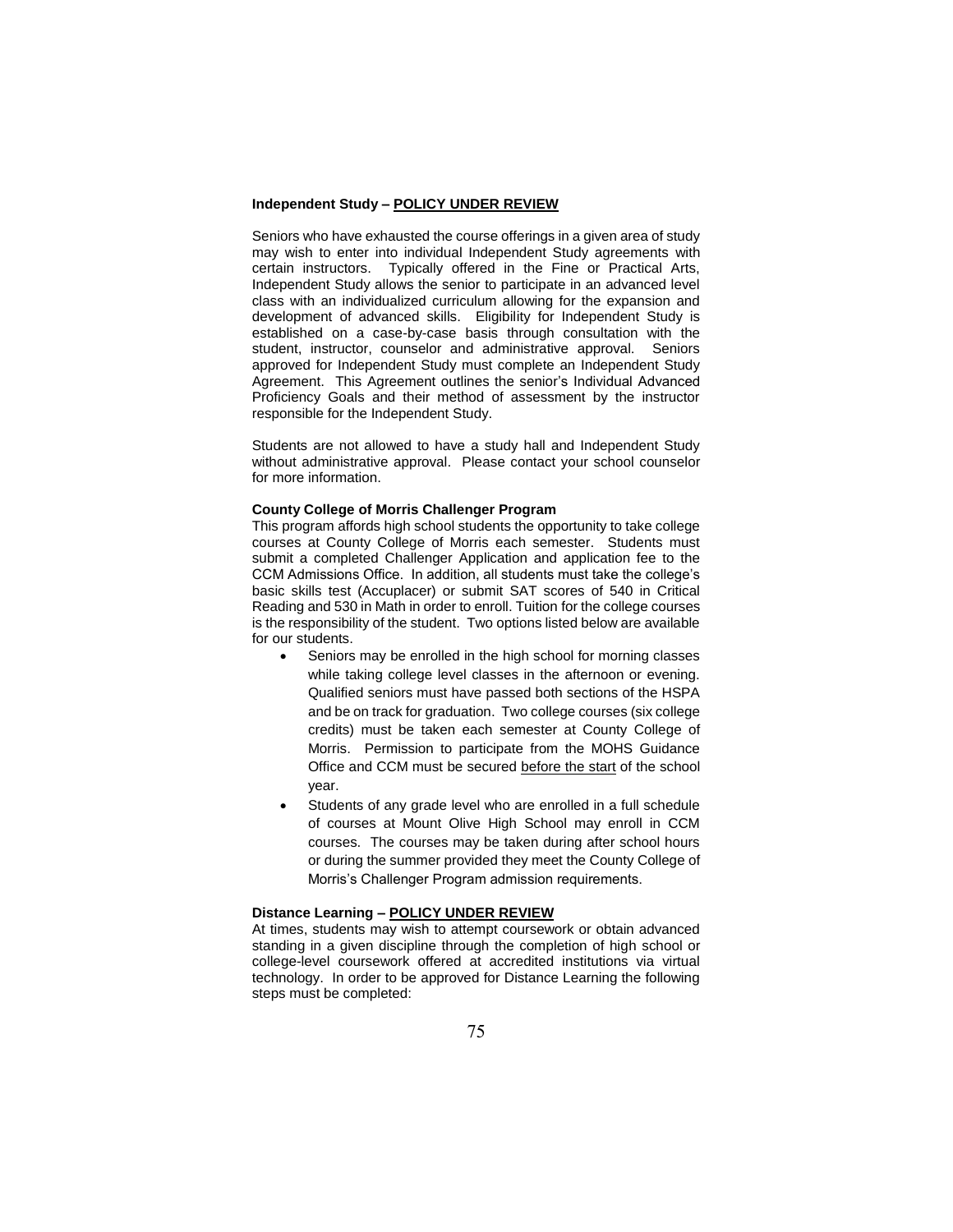- Students must complete an Approval for Distance Learning Application. In addition students must submit a course syllabus, and provide institutional contact information to the school counselor. Forms and further information can be obtained in the Guidance Office.
- If the student plans to complete this coursework during the summer months, it is essential to obtain this form early in the course selection process. **The application must be approved prior to the start of the coursework**.
- It is strongly recommended that the student not commit to enrolling in the distance-learning course until he or she receives official notification that the course has been approved as requested.
- Students must request that an official transcript be sent to MOHS from the distance learning institution. MOHS cannot assume responsibility for ensuring the receipt of these documents. No credit will be awarded until an official transcript is received from the approved institution.

# **HONOR ROLL**

To be eligible for the honor roll, a student must carry a minimum of six equivalent full year courses per marking period.

**High Honor Roll – one B(+/-) allowed, with all other grades "A-" or higher**

 **Honor Roll – All grades "B-" or higher**

# **REPORT CARDS**

Report cards are issued quarterly during the school year. Grades are reported as letters as follows:

| Grade | <b>Description</b> | <b>Numerical</b> |
|-------|--------------------|------------------|
| A+    | Excellent          | 98-100           |
| A     |                    | 93-97            |
| А-    |                    | 90-92            |
| B+    |                    | 87-89            |
| в     | Good               | 83-86            |
| в-    |                    | 80-82            |
| $C+$  |                    | 77-79            |
| С     | Average            | 73-76            |
| C-    |                    | 70-72            |
| F     | Failure            | Below 70         |

I – Incomplete: P – Pass; AU – Audit; NC – No Credit/Excessive Absenteeism; ME – Medically Excused, WP-Withdrawal Passing, WF-Withdrawal Failing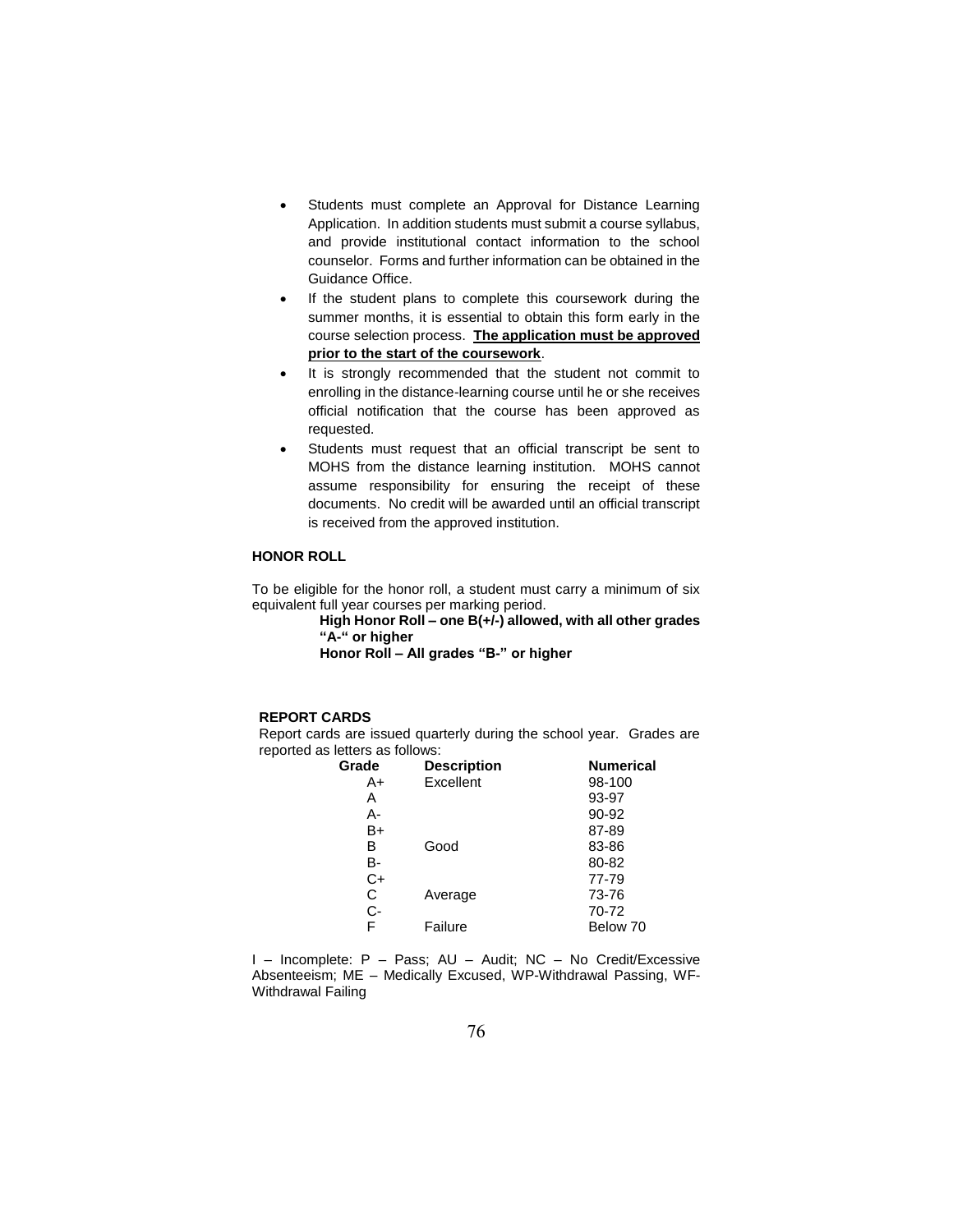To determine final grade, the numeric values of each quarter grade (midterm and the final exam grades, if they are given) are added to arrive at total numeric points. This total is then divided by the number of grades issued to arrive at the final grade for the year.

#### **FAILING GRADES**

In order to encourage students to maintain a consistent, strong effort throughout the academic year, Mount Olive has adopted a differentiated policy with regard to failing grades. This policy is designed to uphold the integrity of our final examination process, keep students working hard for the entire duration of the school year, and still provide safety nets, specifically for the first half of the course. This approach supports the philosophy of challenging students to perform their best at all times. Full year courses:

- The minimum value of an "F" grade will be a 55 for the first and second marking periods in a full-year course
- For the third, fourth, midterm and final exam periods, student will receive the grades that they earn (for example, a 52 average will be recorded as a 52 for the marking period or exam)

#### Semester courses:

- The minimum value of an "F" grade will be a 55 for the first marking period in a semester course
- For the second marking period and the final exam, students will receive the grades that they earn

**The 2018-2019 school year will begin on September 4, 2018 for students and end tentatively on June 21, 2019. For a detailed marking period calendar, please visit the high school website at www.mtoliveboe.org/mohs/**

# **FOURTH QUARTERLY/FINAL EXAM EXEMPTION POLICY**

- Seniors are the only students eligible for fourth quarterly/final exam exemption.
- The student must have a minimum of an (A-) average.
- The student may not have any grade lower than (B-), including the midterm, as a marking period grade.
- AP students who have a final average of 88 or above may be exempt.

## **QUARTERLY/FINAL EXAMINATION ABSENTEEISM POLICY**

 Any students absent from an exam for a reason other than state approved absence shall not be given a make-up automatically. The student will receive a zero grade for the exam.

The student will be adjudicated by the appropriate Vice Principal and Director of Guidance.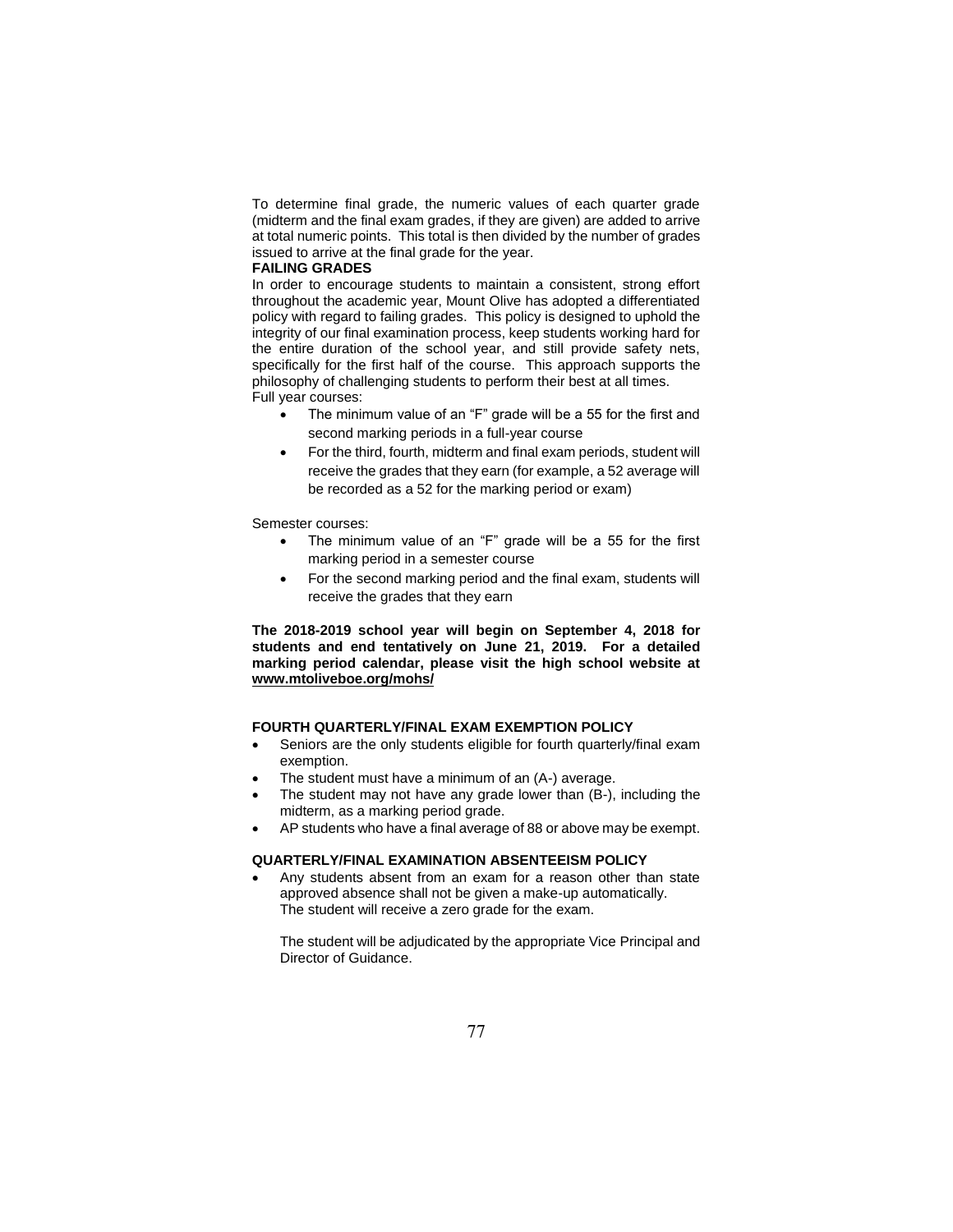# **WEIGHTED GRADE POINT AVERAGE AND STUDENT STANDING**

The Board of Education acknowledges the usefulness of grade point averages and student standing information for secondary school graduates. The purpose of this information is to inform students of their relative academic placement among their peers and to provide students and institutions of higher learning with a predictive device in order that each student is more likely to be placed in an environment conducive to success.

Essentially, there are two components to the reporting of student standing: the *computation* of student standing based on student coursework, and the *reporting* of student standing to students and to institutions of higher learning.

# **Elements included in Student Standing:**

- Student standing will be computed for all students and is based upon coursework completed only at MOHS.
- Every existing course, and any new course adopted by the Board of Education in the future, will be weighted according to four categories: Advanced Placement, Honors, College Advanced Placement, Honors, College Preparatory, or Core.
- Student standing will be computed at the end of each academic year for grades  $9 - 11$  and at the end of the third quarter for grade 12, for the purpose of identifying the class valedictorian and salutatorian.
- To be included in the calculation of student standing, a transfer student must have completed at least five semesters at MOHS.
- Student standing will be determined based upon the four marking period grades and the final exam if given.
- Every course a student takes will count in the calculation of student standing except for SAT Prep and Volunteer Service.
- The letter grades earned will carry assigned GPA weights according to the table below:

| Alpha<br>Grade | <b>Numeric</b><br>Grade | AР   | <b>Honors CP</b> |      | General |
|----------------|-------------------------|------|------------------|------|---------|
| A+             | 100-98                  | 5.33 | 4.83             | 4.33 | 3.83    |
| Α              | 97-93                   | 5.00 | 4.50             | 4.00 | 3.50    |
| А-             | 92-90                   | 4.67 | 4.17             | 3.67 | 3.17    |
| B+             | 89-87                   | 4.33 | 3.83             | 3.33 | 2.83    |
| B              | 86-83                   | 4.00 | 3.50             | 3.00 | 2.50    |
| B-             | 82-80                   | 3.67 | 3.17             | 2.67 | 2.17    |
| C+             | 79-77                   | 3.33 | 2.83             | 2.33 | 1.83    |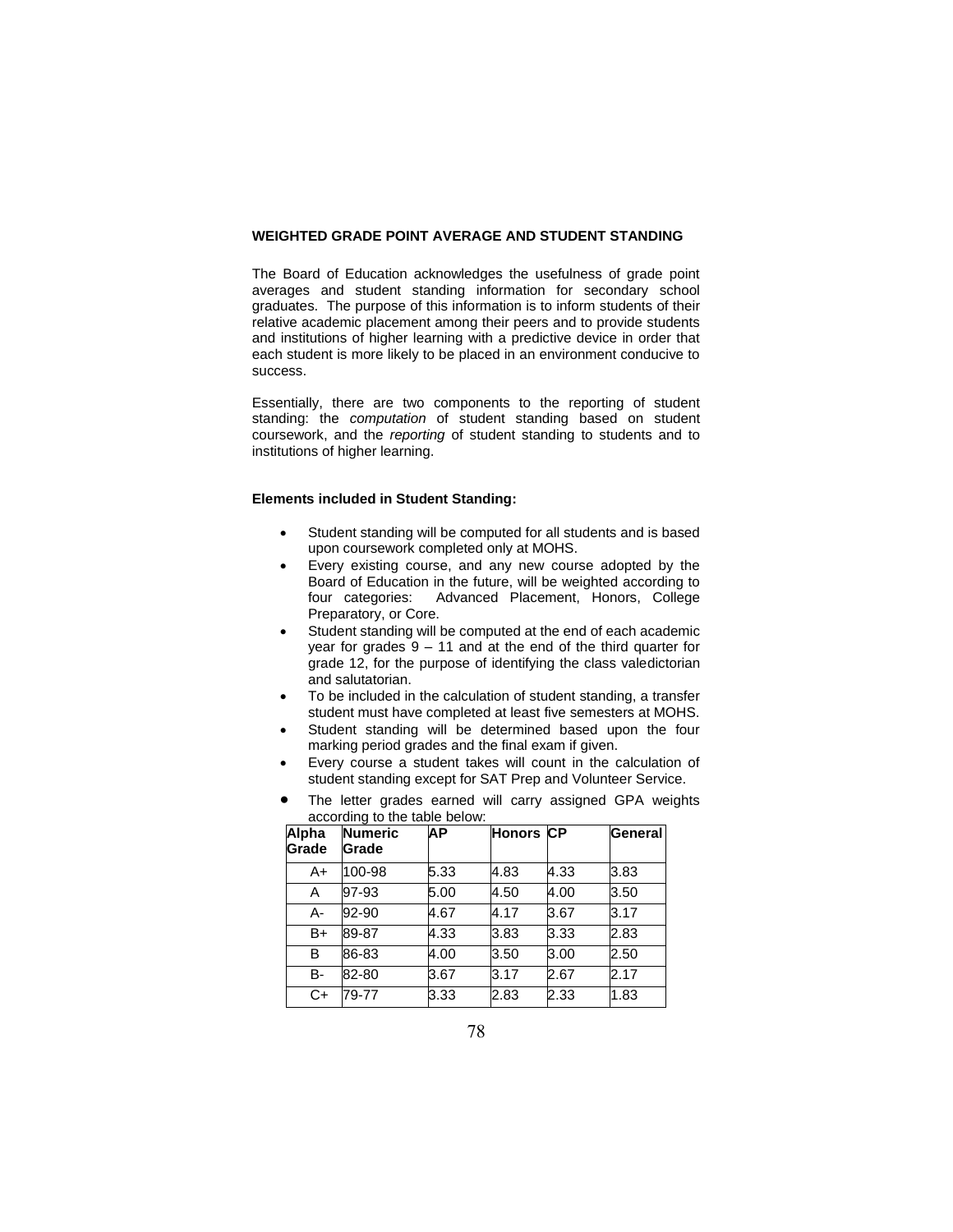| С         | 76-73    | 3.00 | 2.50 | 2.00 | 1.50 |
|-----------|----------|------|------|------|------|
| $C-$      | 72-70    | 2.67 | 2.17 | 1.67 | 1.17 |
| F         | Below 70 | 0.00 | 0.00 | 0.00 | 0.00 |
| <b>WP</b> |          | 2.67 | 2.17 | 1.67 | 1.17 |
| <b>WF</b> |          | 0.00 | 0.00 | 0.00 | 0.00 |
| P         |          | 3.0  | 2.50 | 2.00 | 1.50 |
| <b>ME</b> |          |      |      |      |      |

### **Calculation of Student Standing:**

- The weighted GPA value for each mark included in the calculation of student standing will be totaled and divided by the number of grades included to yield the student's weighted GPA. Weighted GPA will be arranged in descending order to determine a student's standing relative to the class.
- A student who withdraws (either passing or failing) from a class will have all marks issued calculated at the weight of the class.
- Formula:

Weighted GPA value for each mark  $=$  Student weighted GPA Number of marks issued

# **Reporting of Student Standing**

- The student's weighted GPA will be posted on the transcript annually.
- Student standing based on the calculation of weighted GPA will be reported in decile groupings. For each grade level, 9 – 11, a chart will be prepared describing the range of scores included in each decile.
- For grade 12, individual standing will be reported for the class valedictorian and salutatorian.
- For the purposes of scholarships or awards, individual standing can be reported directly to the institution upon request.

## **Traditional (unweighted) Grade Point Average**

A traditional GPA will also be calculated for all students each year. Final grades in all courses taken, except SAT Prep and courses where the final grade is reported as Pass/Fail, Medical Excuse or Audit, will be utilized in this calculation and transposed as follows:

The GPA weight for each course will be totaled and divided by the number of courses attempted to yield the traditional GPA.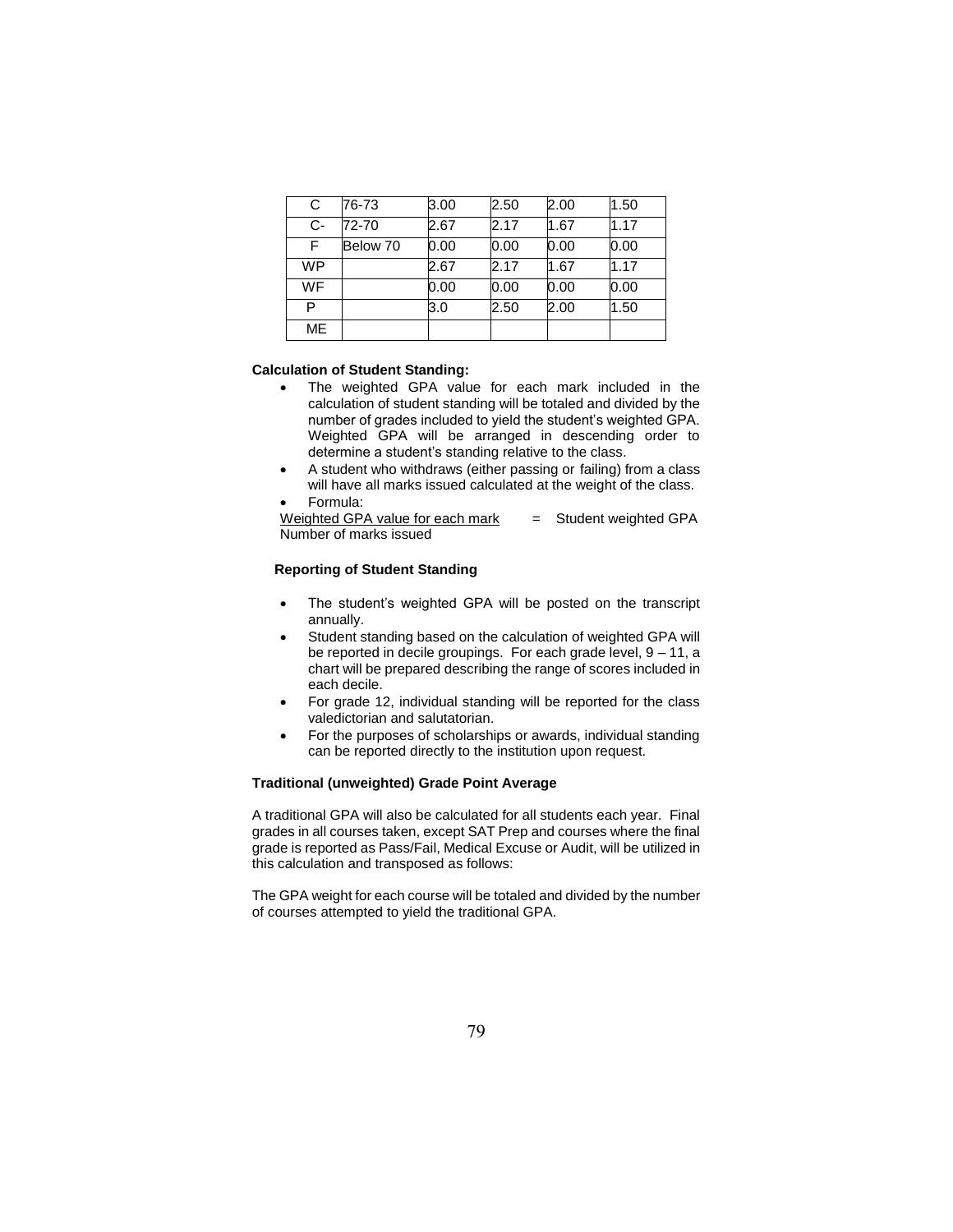| <b>Final Grade</b> | <b>GPA Weight</b> |  |  |
|--------------------|-------------------|--|--|
| А                  | 4.0               |  |  |
| B                  | 3.0               |  |  |
| С                  | 2.0               |  |  |
| F                  | 0.0               |  |  |
| WP                 | 1.0               |  |  |
| WE                 | 0.0               |  |  |

# **HONOR CODE**

Mt. Olive High School, as a learning institution, must strive to uphold and teach the highest standards. Honesty and integrity must be the guidelines for all academic achievement. Our school recognizes that dishonesty, including cheating and plagiarism, is unacceptable. Any act of dishonesty reflects upon the individual and affects the entire school community. Al**l** work, whether homework, lab reports, research papers, translations, or oral presentations, must be the student's own work, and the student should develop the habits of academic integrity that involve acknowledging one's sources and assistance received.

# **DEFINITION**

Dishonesty shall include cheating in any form. It shall not be restricted to, but shall include the following:

- A. Giving and receiving of answers in major or minor testing situations.
- B. Copying or taking the work of others and claiming it as your own.
- C. Plagiarizing or submitting non-original work, reports, projects, oral presentations, term papers, etc.

**PLAGIARISM** is defined as the act of intentionally appropriating and giving out as one's own the literary or artistic work of another. Whether the individual gives or receives information, he/she is guilty of a dishonest act and has put in jeopardy both his/her reputation and academic standing.

# **RESPONSIBILITY REGARDING ALL FORMS OF CHEATING**

# **The Administration**

- Shall communicate this regulation to all teachers, parents, and students.
- Shall provide an atmosphere of support for all concerned so that the provisions of this policy will be fairly and consistently enforced.
- Assign disciplinary action as appropriate.

# **The Teacher**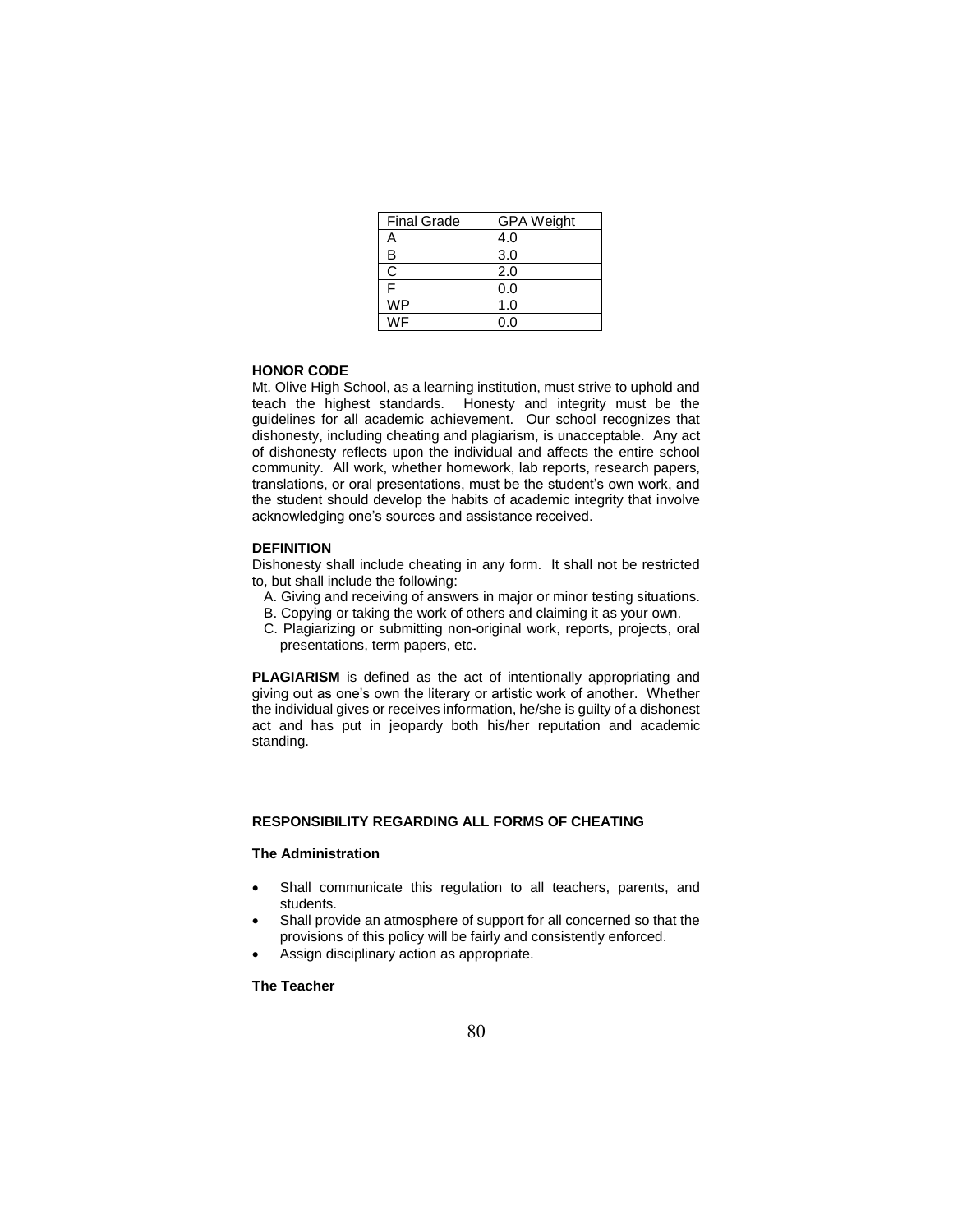- Shall review with each class the school standards at the beginning of each school year/or semester.
- Shall inform students who are apprehended in the act of cheating that they will be given a permanent grade of zero (0) for the test, quiz, homework, lab report, research paper, translation, oral presentation, or other material for which the cheating occurred.
- Shall maintain a copy of the paper, quiz, etc. for the remainder of the school year, after which it will be expunged from the student's file.
- Shall immediately report the incident to the individual student's guidance counselor and administrator.

# **The Guidance Counselor**

- Shall discuss the matter with the student and, if appropriate, offer a support system.
- Shall immediately inform his/her parents of the implications of this offense.
- Shall immediately notify the faculty advisors of any National Honor Society if the student is either a member or eligible for membership.

### **SECTION V – RENAISSANCE PROGRAM**

# **A NATIONAL COMMITMENT TO EXCELLENCE IN EDUCATION**

The mission of Renaissance is to promote and achieve academic excellence – in effect, to create a "renaissance" in education. Renaissance is a partnership between business and education, bringing ideas and people together to find ways for students to experience the true joy of learning and to recognize educators as dedicated and valued professionals. The purpose of the Renaissance program is to recognize and reward those students who are achieving excellence.

Some of the Renaissance Program incentives are:

#### **Perfect Attendance – no excused/unexcused absences or lates**

- Name added to the Perfect Attendance roster posted in the Academic Hall of Fame
- Eligible for recognition at Senior Awards Assembly
- **Honor Roll**
- added to the Honor Roll roster posted in the Academic Hall of Fame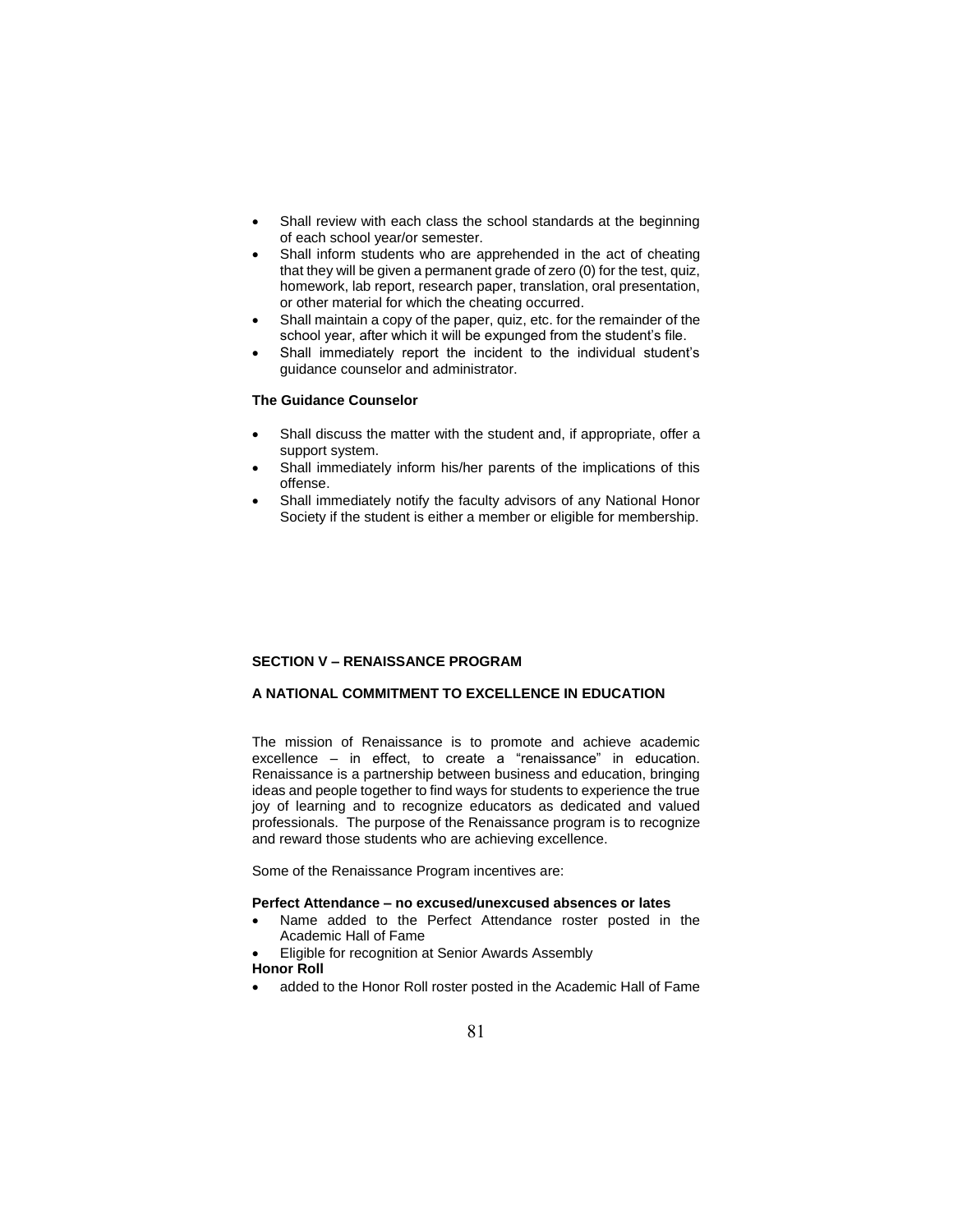Renaissance Breakfast

### **Student of the Month**

Each month students are selected by the faculty in the following categories: Academic, Fine Arts, Practical Arts, Extra Curricular, MOst MOtivated and Great Strides. The faculty chooses students based on attitude, attendance, and academics. Rewards are:

- MO Student of the Month T-shirt
- Presentation over morning announcements
- Showcased in the main lobby for one month
- Name engraved on a permanent plaque.
- Renaissance Platinum Card

## **Renaissance Award Program**

Each year, students who have demonstrated consistent academic achievement throughout the year are recognized at the Annual Renaissance Award Program. To be eligible for recognition, a student's unweighted GPA is calculated based on the grades issued for each course for each marking period. The student who attains an unweighted GPA of a 3.5 or higher, with no individual grade lower than a B- and no grades of Incomplete, is eligible.

#### **Student of the Quarter**

Each quarter ten students are recognized for demonstrating a particular positive attribute such as responsibility, kindness, respect, creativity, etc. These students' pictures are showcased in the main lobby.

# **I MAKE A DIFFERENCE**

Each quarter one student who has made a positive impact on his/her community or school through voluntary service is recognized.

## **I HAVE M.O. PRIDE**

Each quarter one student is recognized who has clearly demonstrated a positive attitude by:

> Displaying a positive attitude about MOHS Participating in co-curricular activities Helping to make a difference at MOHS Being involved in an activity that clearly demonstrates or produces pride in MOHS Speaking positively about MOHS Taking pride in all s(he) does at and for MOHS

# **Special Achievement**